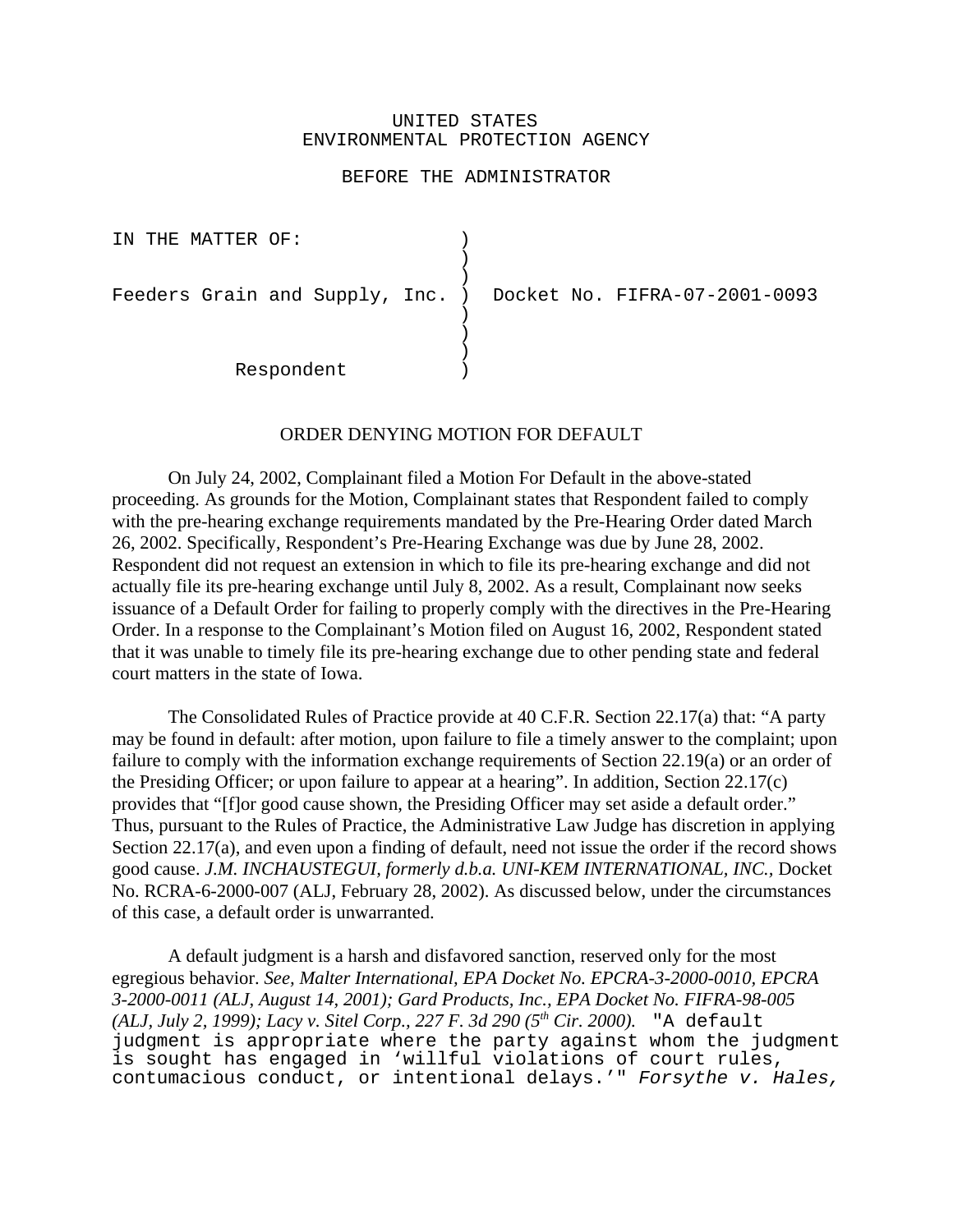255 F.3d 487,490 ( $8^{th}$  Cir. 2001) (quoting Ackra Direct Mktg. Corp. v. Fingerhut Corp. 86 F.3d  $852$ ,  $856$  ( $8^{th}$  Cir. 1996). However, "default judgment is not an appropriate sanction for a 'marginal failure to comply with time requirements'"Ackra Direct Mktg. Corp., supra, at 856 (quoting United States v. Harre, 983 F.2d 128, 130(8th Cir. 1993)).

Administrative Law Judges have broad discretion in ruling upon motions for default. See, Gard Products, Inc., supra. Issuance of such an order is not a matter of right, even where a party is technically in default. See, Donald L. Lee and Pied Piper Pest Control, Inc., EPA Docket No. FIFRA-09-0796-92-13 (ALJ, November 9, 1992); Lewis v. Lynn, 236 F.3d 766 (5<sup>th</sup> Cir. 2001). This broad discretion is informed by "the type and the extent of any violations and by the degree of actual prejudice to the [party seeking default]." Lyon County Landfill, EPA Docket No. 5-CAA-96-011 (ALJ, September 11, 1997).

Assuming arguendo that Respondent is in default because of its failure to either timely file its pre-hearing exchange or a statement that it elects "only to conduct cross-examination of complainant's witnesses and to forgo the presentation of direct and/or rebuttal evidence....before the date for filing its pre hearing exchange"(Pre-Hearing Order at 2), a default order is inappropriate. First, the record neither evinces bad faith nor continued dilatory conduct. Respondent filed an Answer to the Complaint, engaged in Alternative Dispute Resolution (ADR) discussions, filed a Pre-Hearing Exchange, albeit untimely, and responded to Complainant's Motion for Default.

Second, the Complainant neither alleged any prejudice resulting from Respondent's failure to timely file the Pre- Hearing Exchange, nor does it appear from the record that Complainant suffered prejudice by Respondent's late filing. As to the issue of any perceived prejudice to Complainant, Respondent notes that all the documents that were a part of its Pre-Hearing Exchange have been previously presented to Complainant.

Under the circumstances of the instant case, Respondent's delinquent Pre-Hearing Exchange filing is insufficient to justify the harsh and disfavored sanction of the default order, especially where it does not appear that Complainant has suffered actual prejudice. This approach is consistent with other instances in which Administrative Law Judges have denied motions